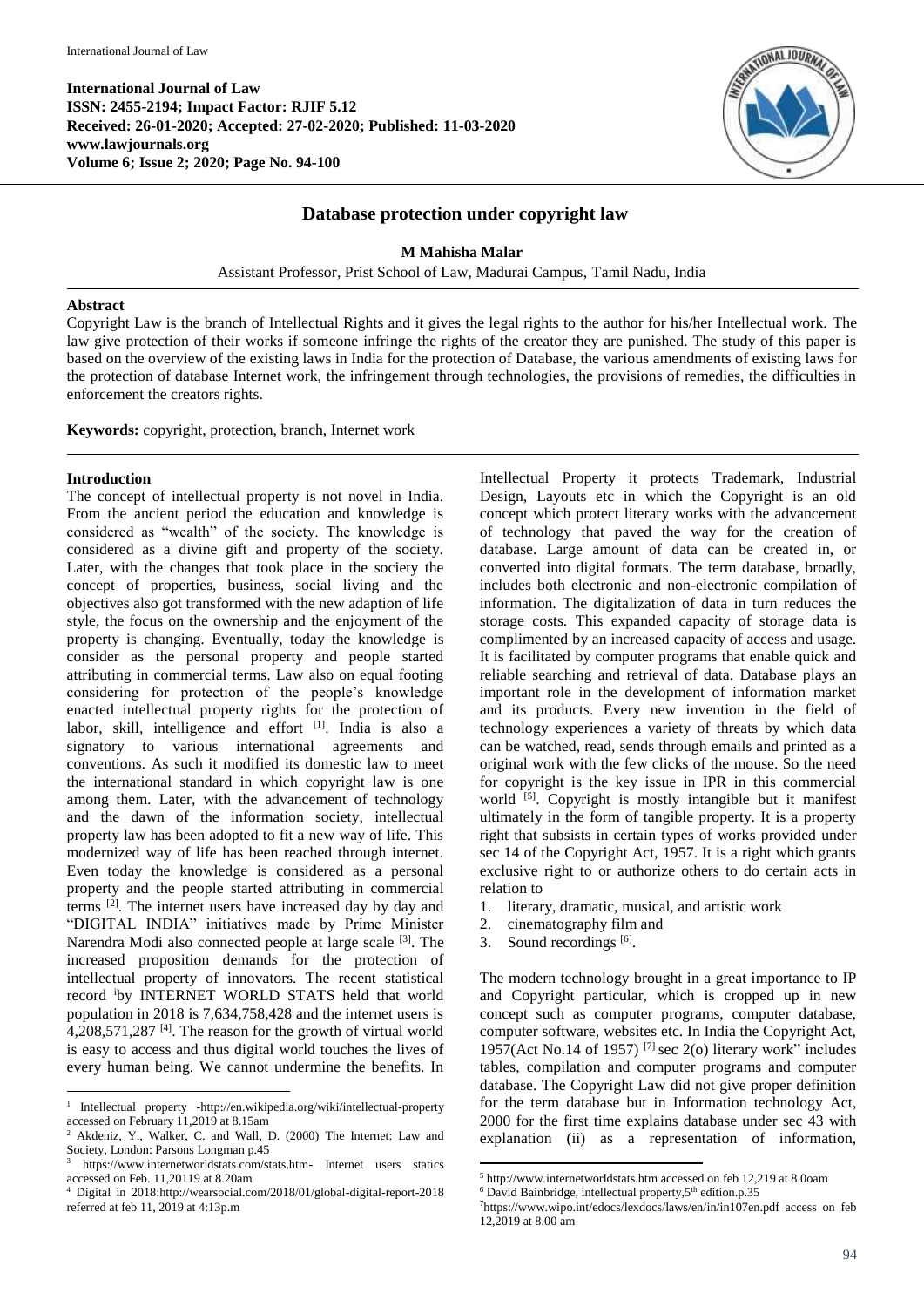knowledge, facts, concepts or instructions in text, images, audio, video data being prepared or have been prepared in formalized manner or have been produced by the computer, computer system or computer network [8]

# **Definitions of copyright under copyright law**

The Copyright ACT, 1957 "Literary work" [Sec. 2(0)]

Copyright Law has been developed to give legal protection to 'copyright'. Right to "copyright" has become a statutory right under the copyright law. The key objective of copyright law is to prevent the reproduction, sale or any other act with respect of work if it is done without the consent of the owner of the copyright in that work. This concept also protected electronic database i.e. compilation of data under copyright law.

## **Sec. 2(0) of the Copyright Act, 1957 defines 'literary work' as follows**

"Literary work" includes computer programmes, tables and compilations including computer database.

Whereas Copyright Act, 1957 also defines "COMPUTER" under sec. 2 (ffb) as any electronic or similar device having information processing capabilities.

In Fetch Singh Mehta v. O.P. Singhal<sup>[9]</sup>, the Rajasthan High Court held that the 'literary work' includes "dissertation" submitted by a student. The definition of literary work given in sec 2(o) of the Copyright Law, 1957 is an inclusive definition and therefore not exhaustive. "Literary work" includes table and compilations.

In Satsang v. Kiran Chandra Mukhopodhy<sup>[10]</sup>, The Calcutta High Court held that writing, sermons and saying of a religious preacher fall within the definition of literary work. A recent decision of the Federal Court, Telstra Corporation Ltd v Desktop Marketing Systems Private Ltd [11], has clarified that in Australia only a low level of creativity and originality is required for protection. Data bases can be protected under the Copyright Act as literary works. For the purpose of the Copyright Act a literary work includes "a table, or compilation, expressed in words, figures or symbols". In this case, the literary works under consideration were the White Pages and Yellow Pages published by Telstra and various unpublished Telstra headings books.

#### **Database**

The term "database" is used in two senses. One refers to the organized collection of data that is created, maintained, and searched. The other refers to the software that is used to create and maintain the data. Database management systems are often simply called "databases." This entry concentrates on large, publicly available databases, together with the services that make them available.

The term "data" refers to facts, numbers, letters, and symbols that describe an object, idea, condition, and situation and so on. Data elements which are the smallest units of information to which reference is made are combined to create records. Data elements in a bibliographic

reference include the names of the author or authors, the title of referenced work, the journal name, the pagination, the volume number, the issue number, and the date of publication. A data set is a collection of similar and related data records or data points that have not yet been organized for computer processing. A data file is an aggregation of data sets or records treated as a unit. While databases are also collections of related data and information, the difference between a data file and a database is that a database is organized (by a database management system) to permit the user to search and retrieve or process and reorganize the data.

# **The data in a database may be predominantly**

- word oriented (e.g., textual, bibliographic, directory, dictionary, full text),
- numeric (e.g., properties, statistics, time series, experimental values),
- image—both fixed images (e.g., photographs, drawings, graphics) and moving images (e.g., a film of microbes under magnification or time-lapse photography of a flower opening), or
- Sound (e.g., a recording of the sound of a tornado, wave action, or an explosion).

# **Information Technology ACT, 2000**

Sec 2(o) defines 'data' as a representation of information, knowledge, facts, concepts or instruction which are being prepared or have been prepared in a formalized manner and is intended to be processed, is being processed or has been processed in a computer, computer system or computer network and may be in any form (including) computer printouts, magnetic or optical storage, media, punched cards**.** Sec 43 (ii) of Information Act defines "computer data base" means a representation of information, knowledge, facts, concepts or instructions in text, image, audio, video that are being prepared or have been prepared in a formalized manner or have been produced by a computer, computer system or computer network and are intended for use in a computer, computer system or computer network.

### **History of database**

**.** 

#### **Protection of database in India [12]**

Copyright laws grant authors, artists and other creators protection for their literary and artistic works (e.g. books, movies, music, paintings, photographs, and software) and give a copyright holder the exclusive right to control reproduction or adaptation of such works for a certain period of time i.e. life of the author plus several decades. The Indian Copyright Act to meet the challenge posted by the digital technology for the first time amended in 1994, provides protection for databases as 'literary works', which amongst others include works such as computer programmes, tables and compilations, and computer databases (The Copyright Amendment Act, 1994)<sup>[13]</sup>. It is the skill, labour, and judgment of the author that is protected, irrespective of the form in which the product appears. Indian Copyright Act, 1957 protects "Databases" as 'literary works' under Section 13 (1) (a) of the Act which says that Copyright shall subsists throughout India in

<sup>1</sup> 8

http://indiankanoon.org/search/?forminput=section%202%20(o)%20copyri ght%2act accessed on feb 12,2019 at 9.00pm

**<sup>9</sup>** Fatch Singh Mehta v. O.P. Singhal and others-AIR 1990 Raj 8

<sup>&</sup>lt;sup>10</sup> Satsang v. Kiran Chandra Mukhopodhy AIR 1972

<sup>&</sup>lt;sup>11</sup>Telstra Corporation Ltd v Desktop Marketing Systems Pty Ltd [2000] FCA 612

Originality test – copyright- intellectual property in www.lawyersclubindia.com › Forum › Intellectual Property Rights › Copyrights accessed at feb 16,2019

<sup>13</sup> copyright (Amendment)Act,1994(Act No.38 of 1994)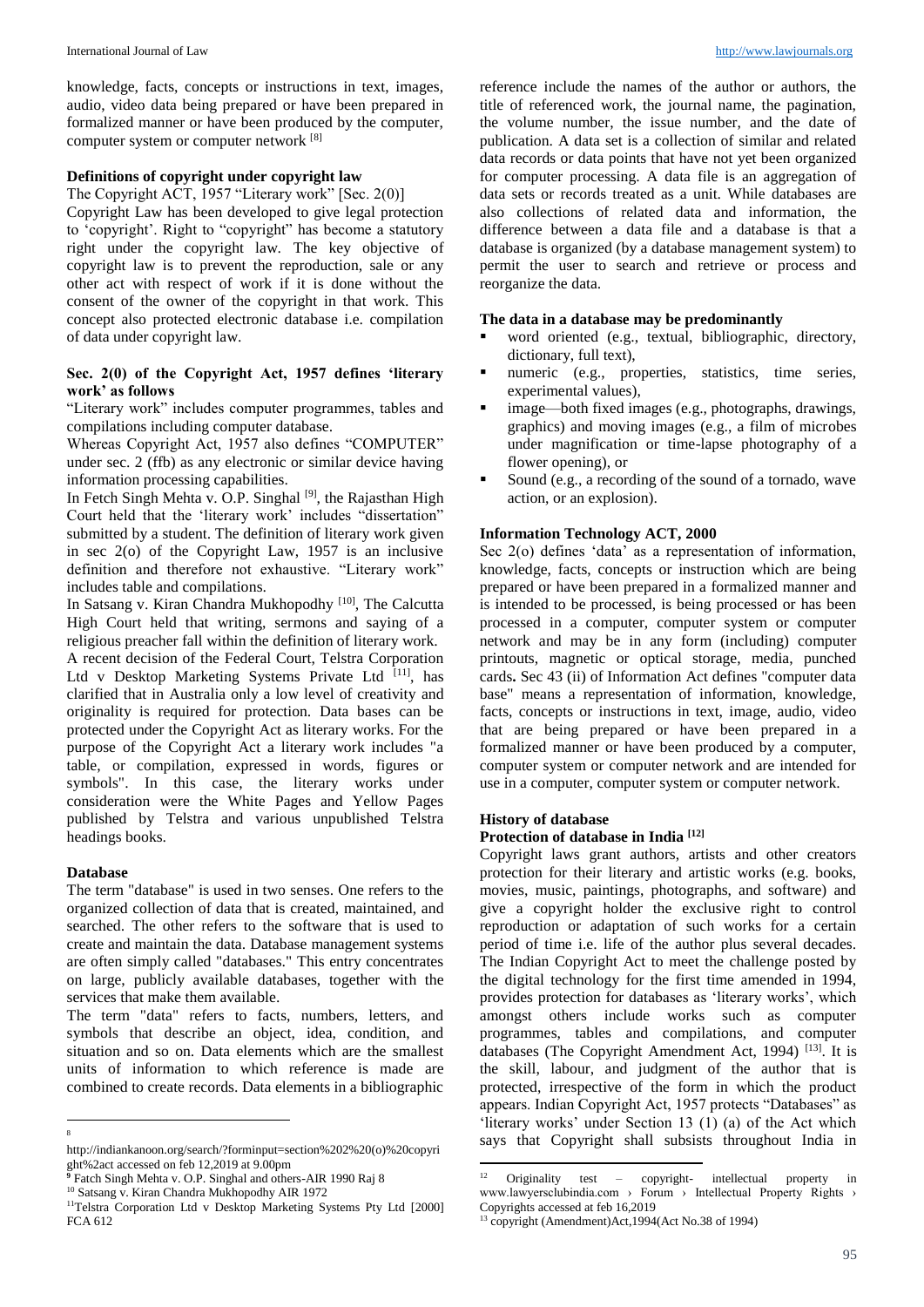original literary, dramatic, musical and artistic works. The definition of literary works "as defined under Section 2(o) of Copyright Act, 1957 includes computer programmes, tables and compilations including computer data basis. In India the database on electronic is protected under copyright law.

# **Copyright amendment act, 2012 [14]**

The Indian Copyright Law mainly consists of the Copyright Act 1957(The latest amendment being, Act 27 of 2012 that came into force on 21 June, 2012). The amendments in 1994 were a response to technological changes in the means of communication like broadcasting and telecasting and the emergence of new technology like computer software. The 1999 Amendments have made the copyright fully compatible with Trade-Related Aspects of Intellectual Property Rights (TRIPS) Agreement. The Amendments introduced by the Copyright Amendment Act, 2012 are significant in terms of range as they address the challenges posed by the Internet and go beyond these challenges in their scope. The latest Amendment harmonizes the Copyright Act, 1957 with WCT and WPPT. With these amendments, the Indian Copyright Law has become a forward-looking piece of legislation and the general opinion is that, barring a few aspects, the amended Act is capable of facing copyright challenges of digital technologies including those of Internet.

#### **Requirement for a copyright protection [15]**

In order to enjoy the protection of copyright of the work, the following conditions are to be satisfied. They are:

- 1. The subject matter of the copyright must be one of the works mentioned under section 13;
- 2. There must be originality in the work;
- 3. A copyright to subsist in a literary, dramatic, musical and artistic work, it must qualify as a work;
- 4. The work must be in tangible form;
- 5. The work should have been first published in India or the author must be a citizen of India.

## **Originality in India**

It is currently unclear what standard of originality is followed in India, as Indian courts have not made any clear pronouncements on the concept of originality.<sup>16</sup> Through judicial pronouncements, the following tests of originality have been developed:

- 1. Sweat of the Brow Test
- 2. Modicum of Creativity Test
- 3. Skill and Judgment Test

# **Sweat of the Brow Test**

**.** 

This test was originally propounded in University London Press v. University Tutorial Press [17], which conferred copyrights on work merely because time, energy, skill and labor were expended (i.e., originality of skill and labor) [18].

The Privy Council had approved this principle in the case of Macmillan & Company Ltd. v. Cooper  $[19]$ , wherein it was held that the product of the labor, skill and capital of one man which must not be appropriated by another. This approach developed in U.K. and had been followed by the Indian Courts before the test of 'modicum of creativity' came into scene. The approach of the courts as above is often referred to as the "sweat of the brow" doctrine where more importance is given as to how much labor and diligence it took to create a work, rather than how original a work is  $[20]$ .

#### **Modicum of Creativity**

This approach was developed by the U.S. Courts through the case of Feist Publications Inc. v. Rural Telephone Service Co It acknowledges that not every effort or industry, or expending of skill, results in copyrightable work, but only those activities which create works that are somewhat different in character, involve some intellectual effort, and involve a certain degree of creativity. According to this test, for a work to be original and copyrightable, it should contain a 'minimal degree of creativity'. Earlier the Courts in India followed the 'sweat of the brow' test, however the approach of the Court changed after the introduction of modicum of creativity test. The focus of this approach was on the creativity rendered to the work of a person for it to be considered original. Eventually, the need of balancing the efforts and creative element in a work was realized for it to be rendered as original.

#### **Skill and Judgment Test**

This test provides for the Indian approach to determine whether the 'work' in question is 'original work' or not. In order to ascertain this, the author should have applied his 'skill and judgment' in creating the work and such work created should have the minimal element of creativity thereby leading the work to be original. Thus, it is observed that India adopts a middle path between the two extreme approaches i.e. the U.K. approach (sweat of the brow doctrine) and U.S. approach (modicum of creativity).

## **Term of Copyright**

Section22 of the Copyright Act deals with the duration of copyright. The copyright law confers protection only for a specific period and after the expiry of that period, the copyrighted work passes into the public domain. The interest of the public is served by recognizing the 'principle of fair dealing' where the use of the copyright work by a person other than the author does not constitute infringement of the copyright  $[21]$ .

The term of copyright in published in published literary, dramatic, musical and artistic works, the duration is lifetime of author plus 60 years after his death. In case of a work of joint authorship, the period of sixty years will commence after the death of author who dies last [22].

1

<sup>14</sup> http://www.legalservicesindia.com/article/1638/Protection-Of-Copyright-In-The-Digital-Age-The-Role-And-Liabilities-Of-ISPs-In-India.html Accessed on April 19, 2019 at 9.47 am

<sup>&</sup>lt;sup>15</sup> Intellectual property law, prof. A. Chandrasekaran, 2th edition p.130 reffered on feb 18,2019

<sup>&</sup>lt;sup>16</sup> Ranjit Kumar, Database Protection: The European Way and the Impact on India, 45 IDEA

<sup>&</sup>lt;sup>17</sup> University London Press v. University Tutorial Press, [1916] 2 Ch 601

<sup>&</sup>lt;sup>18</sup> BEN Allgrove, international copyright law: A practical global guide (2013)

<sup>19</sup> Macmillan & Company Ltd. v. Cooper*,* (1924) 26 BOMLR 292

<sup>&</sup>lt;sup>20</sup> Mini Gautam, originality under copyright law is there any definite standard?

http://www.legalservicesindia.com/article/article/originality-under-

copyright-law-is-there-any-definite-standard- 970-1.html Acess at march 1,2019 2.00pm

<sup>&</sup>lt;sup>21</sup> Dr. B.L. Wadehra, Law Relating to patents, Trade Marks, Copyright. Designns and Geographical Indications 2<sup>nd</sup> Ed.p. 332

<sup>22</sup> Section22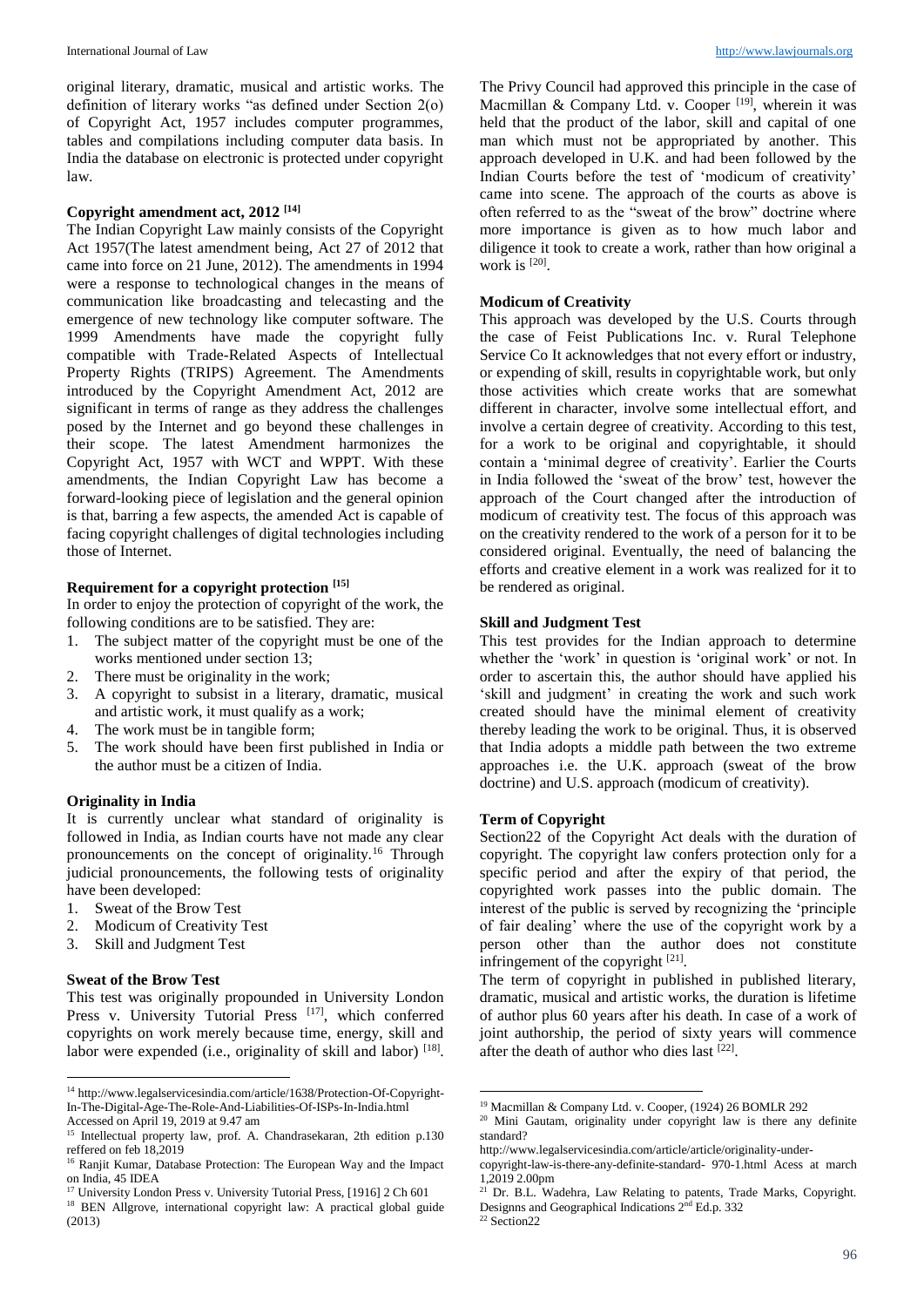#### **International Scenerio in Protection of Database**

Internationally, copyright protection of original databases is well established and harmonized through international treaties to that effect, such as the Berne Convention for the Protection of Literary and Artistic Works, 1886 (Berne Convention), the Agreement on Trade-Related Aspects of Intellectual Property Rights, 1994 (TRIPS Agreement) and the WIPO Copyright Treaty, 1996 (WCT). Article 2(5) of the Berne Convention provides as follows: "Collections of literary and artistic works such as encyclopedia and anthologies which, by reason of the selection and arrangements of their contents, constitute intellectual creations shall be protected as such, without prejudice to the copyright in each of the works forming part of such collections." So, the Berne Convention limits its scope to original collections of literary and artistic works. Does this mean that there is no basis in the Berne Convention for the protection of original collections of other material, such as mere data? In recent years, a general consensus seems to have emerged that collections of material other than literary and artistic works are indeed subject to copyright protection under the Berne Convention, provided, of course, that they can be considered "works," that is, that they are original. Article 10(2) of the TRIPS Agreement states, "Compilations of data or other material, whether in machine readable or other form, which by reason of the selection or arrangement of their contents constitute intellectual creations shall be protected as such. Such protection, which shall not extend to the data or material itself, shall be without prejudice to any copyright subsisting in the data or material itself."

#### **WIPO Copyright Treaty, 1996 [23]**

The WIPO Copyright Treaty (WCT) is a special agreement under the Berne Convention that deals with the protection of works and the rights of their authors in the digital environment. Any Contracting Party (even if it is not bound by the Berne Convention) must comply with the substantive provisions of the 1971 (Paris) Act of the Berne Convention for the Protection of Literary and Artistic Works (1886). Furthermore, the WCT mentions two subject matters to be protected by copyright:

- 1. computer programs, whatever the mode or form of their expression; and
- 2. Compilations of data or other material ("databases"), in any form, which, by reason of the selection or arrangement of their contents, constitute intellectual creations. (Where a database does not constitute such a creation, it is outside the scope of this Treaty.) [24]

# **The Provision of the Wct Relating to the Agenda Covers under the Issue [25] .**

**a. Storage of Works in Digital Form in an Electronic Medium** 

The WIPO recognized that the storage of works in an electronic medium is reproduction. The reproduction right rest in Article 9 of BREN Convention and the exceptions permitted there under in exacting to the use of works in

1

digital form. The WCT adapt a specific solution for the transmission on digital Networks, limitations and exceptions in the digital environment.

#### **b. Transmission on the Digital Networks**

The WCT is a convention emerged that the broadcasting of work on the internet and in similar network must be the object of an exclusive right of the authorization of the author or the copyright owner, with appropriate exceptions [26] . There was no convention concerning the right of communication to the public and distribution was recognized as the two major possibilities  $[27]$ , even BERN Convention does not offer full coverage for those rights. One of the most important issues had been solved by the WCT when, it realized that the right of communication to the public and the right of distribution should be covered. This solution was referred to as the "umbrella solution" by extending applicability of the right of communication to the public to all categories of works, and clarifies that right also covers transmissions in interactive systems described in a manner free of legal characterization. Other rights are provided by the WCT like the right of distribution and the right to make works available to the public.

### **Subject matter and the Scope of Protection [28] .**

The WCT contains specific provision on computer program and databases. The WCT scope of the subject matter covered by copyright, mainly in relation to the computer programs and databases was explored in the WCT. Moreover the WCT explanation concerning the protection of computer programs as literary works and of compilations of data (databases), which are similar to those included in Article 10 of the TRIPS Agreement. Furthermore, Article 4 and 5 of the WCT specify that countries that are contracting parties of the WCT and that are not members of TRIPs will accord protection to software and databases to the same extent as countries that do already adhere to TRIPs. The scope of protection in the world copyright treaty is based on three factors, rights have to be protected, duration of protection, and limitations.

### **Infrinegment on the Internet**

-

The first step in enforcing Copyright rights is detecting infringement. But on the Internet this is a difficult matter. As some experts have argued, "The technologies of the digital system allow users to duplicate, manipulate and morph content – perfectly, instantly and infinitely – in ways that may be largely undetectable, thereby greatly expanding opportunities for confusion, fraud and infringement of Copyright rights" For example, in the case of copyright infringement, it is very easy for everyone to infringe copyright on the Internet but it is very difficult for a copyright owner to detect the infringement and identify the

<sup>23</sup> World Intellectual Property Organization (WIPO)

<sup>24</sup> https://www.wipo.int/treaties/en/ip/wct/summary\_wct.html -Summary of the WIPO Copyright Treaty (WCT) (1996) accessed on Feb. 24, 2019 at 2.30pm

<sup>25</sup> http://www.wipo.int/treaties/en/ip/wct/trtdocs\_wo033.html#P86\_11561, The advantages of adherence to the WIPO copyright treaty(WCT) accessed on Feb. 27,2019 at 11.30pm

<sup>&</sup>lt;sup>26</sup> The WIPO Copyright Treaty (WCT)," International Treaties and Conventions on Intellectual Property" chapter 269.

<sup>&</sup>lt;sup>27</sup> The WIPO Copyright Treaty (WCT)," International Treaties and Conventions on Intellectual Property" Without prejudice to the provisions of Articles 11(1)(ii), 11bis(1)(i) and (ii), 11ter(1)(ii), 14(1)(ii) and 14bis(1) of the Berne Convention, authors of literary and artistic works shall enjoy the exclusive right of authorizing any communication to the public of their works, by wire or wireless means, including the making available to the public of their works in such a way that members of the public may access these works from a place and at a time individually chosen by them.

<sup>28</sup> https://www.bilaterals.org/IMG/pdf/intellectual\_property\_WIPO\_1\_.pdf accessed at feb 28,2019 at 9.00pm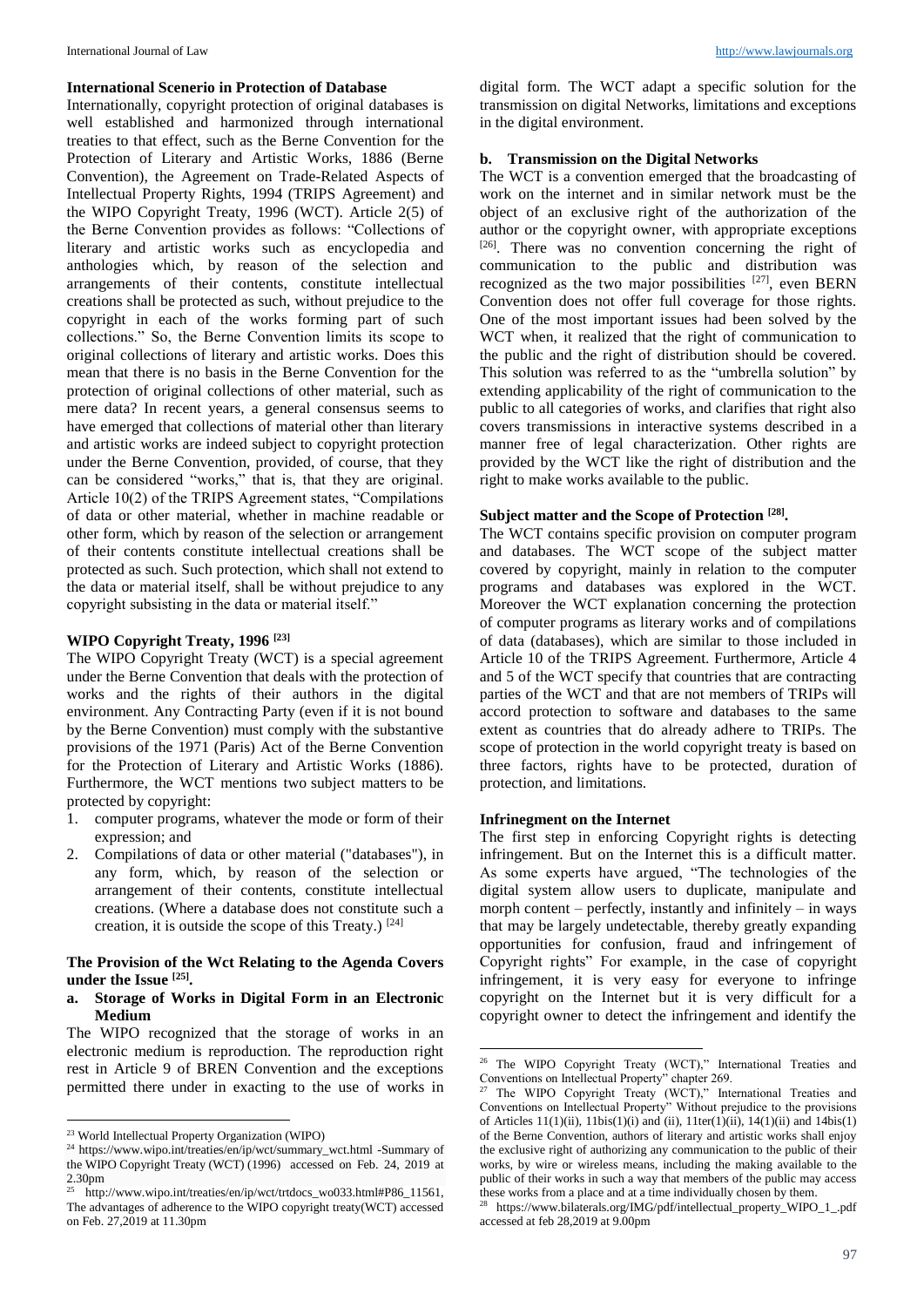infringer. First, it can be difficult to pinpoint the precise point where something has happened as between the original uploading of information and its eventual display on a screen in another country.

In dealing with copyright rights on internet, we should bear in the mind that copyright does not protect novelty but only originality. Copyright protects only the expression and not the idea. Therefore, if it is the only method of expressing the work, it cannot be protected. Best example would be the Telephone Directory wherein the Name, Address, Phone No. are given and also given in alphabetical order. There can be no other way of expressing the same. Therefore, this would not amount to copyright infringement. This is popularly referred to as Idea-Expression Dichotomy.

## **The key factors required for initiating any infringement case are [29]**

- Prove ownership of Copyright
- Infringer has copied (Substantially Similar)

## **Once the rights of the owner have been established, the next step is to prove the following**

- a. The defendant copied directly from the plaintiff's work, and
- b. The elements copied, when taken together, amounts to an improper appropriation.

## **Therefore, to summaries the Condition to prove infringement can be summarized as follows:**

- a. Closely Similarity
- b. Unlawful
- c. Some connection between original & copied work
- d. Access to original work

## **Various Technologies Violate Copyright on Internrt P2P File Sharing Technology [30]**

Peer to peer distribution network makes data transfer in the internet easier. It is defined as two or more computers connected by software which enables the connected computers to transmit data to other connected computers.

#### **Downloading for Viewing Content on the Internet [31]**

There has been some controversy on the issue of whether the downloading of a webpage on the computer of the user while on the Internet, amounts to violation of copyright or not. A view has been expressed that since for accessing a page on the World Wide Web, the user actually downloads a copy of that web page on to his own computer in order to view it, it amounts to reproduction of the work. And if such work enjoys copyright, then such downloading amounts to infringement thereof.

### **Framing**

**.** 

Framing is a link to another site whereby such a site is displayed within a window or frame. Framing is distinct from hyper-linking. In framing, the Internet user remains at

the framing site and views the contents of the framed site within a window or a frame

## **Position in India [32]**

#### **Copyright ACT, 1957**

The Copyright Act, 1957 was obviously drafted in complete oblivion of the phenomenon called internet. Even after its amendment in 1994 and 1999 it does not contain any express provision for determining or limiting ISP liability. However, some provisions' in the Act could be interpreted to have some bearing on the liability of ISPs. As per section 51 (a) (ii) of the Copyright Act: "Copyright in a work shall be deemed to be infringed, when any person, without a license granted by owner of copyright or the registrar of copyright under this Act or in contravention of the conditions of a license so granted or of any condition imposed by a competent authority under this Act... permits for profit any place to be used for the communication of the work to the public where such communication constitute an infringement of copyright in the work, unless he was not aware and had no reasonable grounds for believing that such communication to the public would be an infringement of copyright." ISPs allow their services and telecommunication facilities for storing and transmitting user's material. The servers are located within their premises and they also charge for their services. Even if they don't charge, they make profit through the advertisements; they exhibit along with the transmitted material which is infringing copyright of the author.

## **ISPs Liability under the Information ACT, 2000 [33]**

Section 79 of the IT Act exempts ISPs from liability for third party information or data made available by him if the ISP had no knowledge of the offence committed or if the ISP had exercised 'all due diligence' to prevent any infringement. This in turn means that unless the case in hand falls under these two exemptions, ISPs are liable for copyright infringements as well as any other violations that take place in their websites, even if the act is done by their Subscribers.

Where network service providers engage in activities which are indistinguishable from those of common carriers such as telephone companies and post offices, they should be given an assurance that they will be treated in the same way in respect of such activities. It will not affect any obligation founded on contract or any obligation imposed under any written law, by a court to remove, block, or deny access to any material. Network service providers will, of course, continue to be liable for their own content, or third party content that they adopt or approve of.

This Act deals only with cyber offences and crimes but it does not deal with the infringement of rights under the copyright law. Thus India needs legislative provisions to deal with liability issue in case of copyright infringement on Internet.

# **Remedies**

Section 51 of the Copyright Act, 1957<sup>[34]</sup> deals with the infringement of copyright. Under the law, if anyone without permission from the owner of the copyright holder or the

<sup>&</sup>lt;sup>29</sup> WIPO, 'Primer on electronic commerce and intellectual property issues' (2000)

<sup>&</sup>lt;http://ecommerce.wipo.int/primer/index.html> accessed March 24, 2019. 30

shodhganga.inflibnet.ac.in/bitstream/10603/100920/11/11\_chapter%206.pd f accessed at march 24,2019 at 7.0pm

<sup>31</sup> Raman Mittal, ―P2P Networks: Online Piracy of Music, Films and Computer Softwarel, Journal of Intellectual Property Rights 440-46.

<sup>1</sup> <sup>32</sup> Ibid 127

<sup>33</sup> Information Technology Act(No 21 of 2000)

<sup>34</sup> Sec 51 of copyright Act,1957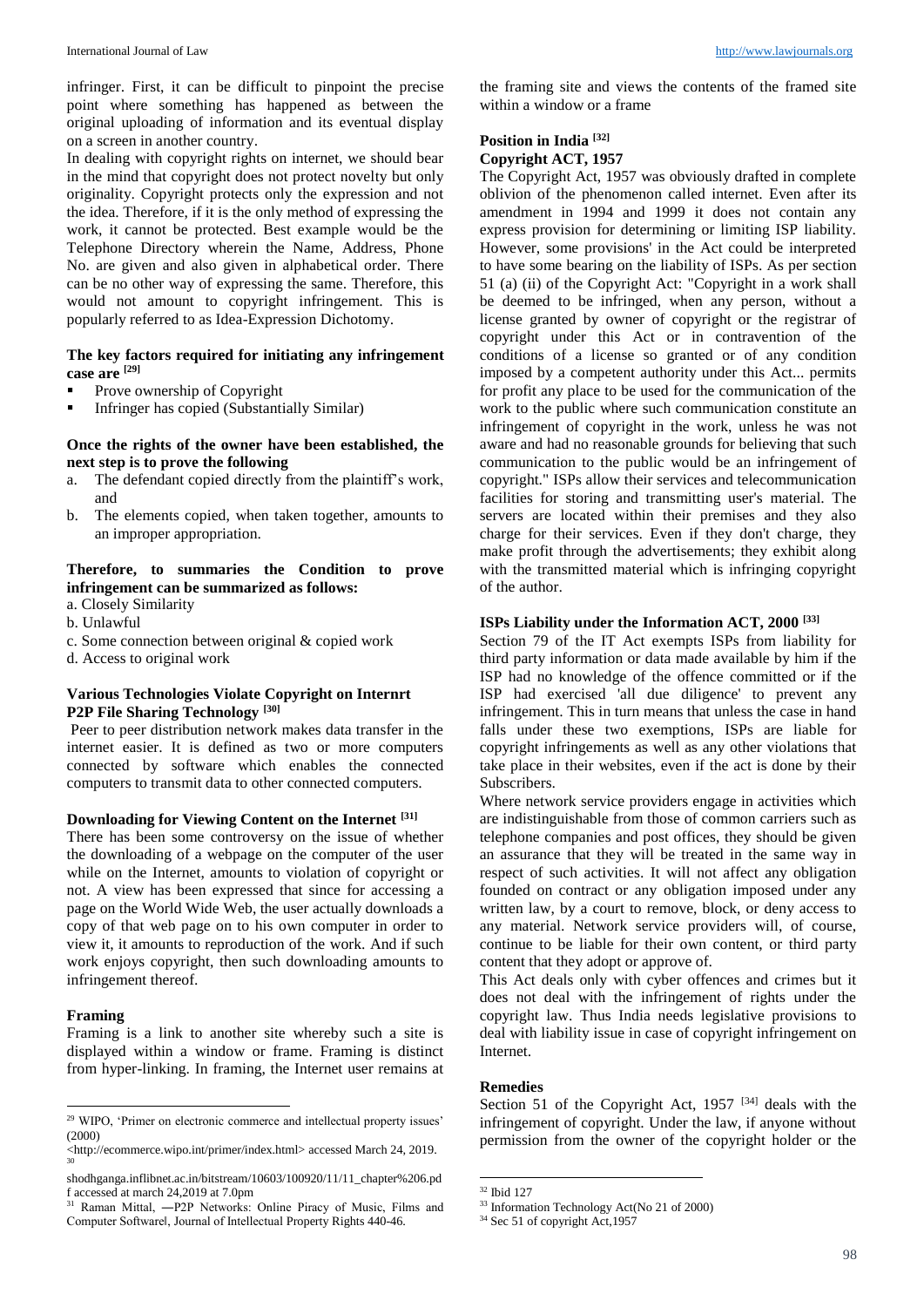Registrar of copyrights does anything that is against the rights of the owner, then copyright shall be deemed to be infringed moreover, the work cannot be created for sale or hired or distributed for trade or for any purpose that will affect the rights of the owner by anyone.

Under the Act, there exist three remedies against the infringement and these are civil, administrative and criminal remedies. The civil remedies include injunction, damages or accounts of profit, delivery of infringing copies and damages for conversion. Administrative remedies provide for a ban on the import of infringing copies into India. Criminal remedies provides imposition of fine or imprisonment of the accused.

# **Civil Remedies**

The most important civil remedy is the grant of interlocutory injunction.

## **Interlocutory Injuctions**

The principles on which interlocutory injunctions should be granted were discussed in detail in the English case of American Cyanamid v Ethicon Ltd31. [1975] AC 368 (HL  $(E)$ ] <sup>[35]</sup>. After this case, it was believed that the classic requirements for the grant of interim injunction are:

- **Prima facie case**
- Balance of Convenience; and<br>Irrenarable injury
- Irreparable injury

In the case of Software Ltd. v Philip Clarke & Others  $[36]$ , Laddie J re-examined the principles and took a fresh look at what Cyanamid had actually decided. The learned judge held:

- The grant of an interlocutory injunction was a matter of discretion and depended on all the facts of the case;
- there were no fixed rules;
- the court should rarely attempt to resolve complex issues of disputed fact or law;

## **The major factors the court should bear in mind were**

- 1. the extent to which damages were likely to be an adequate remedy and the ability of the other party to pay
- 2. the balance of convenience
- 3. the maintenance of the status quo, and
- 4. Any clear view the court may reach as to the relative strength of the parties' case.

Thus, this case places emphasis on the merits and the effect may well be to obtain a non-binding view by a judge on the merits. This may lengthen the hearing of application for interlocutory injunction as parties may lead evidence on the merits but it may have the overall effect of putting an early end to the main action.

## **Pecuniary remedies**

Sections 55 and 58 of the Indian Copyright Act, 1957, the plaintiff can seek the following three remedies, namely

Account of profits

**.** 

- Compensatory damages and
- Conversion damages which are assessed on the basis of value of the article converted.

#### **Criminal remedies**

Criminal remedy includes imprisonment of the infringer and the infringing copies seized. Besides one can get ANTON PILLER order from court, which means that court grants an ex-parte order if it feels that the case is balanced in favor of copyright holder. The owner can claim damages from the infringer. The author can get an order for search of defendant's premises, if there is clear evidence to show the presence of infringing copies in the premises of infringer. The infringer is be liable for imprisonment ranging 6 months to 3 years and/or fine of Rs.50,000/- to Rs. 2 lakhs. For the first time, the punishment would be for a period of 6 months to 3 years and/or Rs.25, 000 to 2 lakhs and for the second Time it would be for 1 to3 years and/or Rs.50,000 to 2 lakhs. And for infringement on computer Program, the punishment may vary from 7 days up to 3 years and/or Rs.50, 000 – 2 lakhs.

## **Administrative remedies**

An application can be made by the owner of copyright in any work or by his duly authorized agent, to the Registrar of Copyrights to ban the import of infringing copies into India and the delivery of infringing copies of copyrighted article which were earlier confiscated from infringer to the owner of the copyright.

## **Conclusion**

The need for copyright protection became important due to the transmission of material, information, videos, and audio data borderless. The protection of database even became difficult due to the technological development. There are various infringement cases all over the world. The rights of the copyright holder are been unable to provide. To regulate this vulnerable situation on Internet India has enacted Copyright Amendment Act, 2012 along with the Copyright Act, 1956. Therefore Indian laws on protection of database is effective than other countries but the applicability of protection is lacking due to the lacuna on awareness among the society on the protection of their Intellectual work. It is suggested that to make awareness among the people in society, their rights, plagiarism and to make a balance on compliance with the domestic law through International treaties so that the protection can be given properly to the individuals.

## **References**

- 1. Intellectual Property Law, C. Sitaraman & Co. Pvt. Ltd, prof A. Chanrasekaran Karnika seth, Computers, Internet & New Technology Laws", Lexis Nexis, Nagpur 2<sup>nd</sup> Edition, 2016.
- 2. Blayne Haggart. Copyfight: The Global policies of Digital Copyright Reform University of Toronto, 2014.
- 3. Peter Baldwin Copyright Wars the Three Centuries of Trans-Atlantic Battle Princeton University Press, New Jersey, 2014.
- 4. Apar Gupta. Commentary on Information Technology Act" LexisNexis, Nagpur 2nd Ed, 2011.
- 5. Rodney Rider D, Aswin Madhavan. Intellectual Property and Business" SAGE Publication, 2004.
- 6. SVS Abidha Beegum. Indian Internet Copyright Law partridge, India Gurgaon, 2014.
- 
- 7. The Copyright Act, 1957.<br>8. The Copyright (Amendme The Copyright (Amendment) Act, 1994.
- 9. The Copyright (Amendment) Act, 2002.

<sup>35</sup> American Cyanamid v Ethicon Ltd31. [1975] AC 368 (HL (E)]. <sup>36</sup> Software Ltd. v Philip Clarke & Others